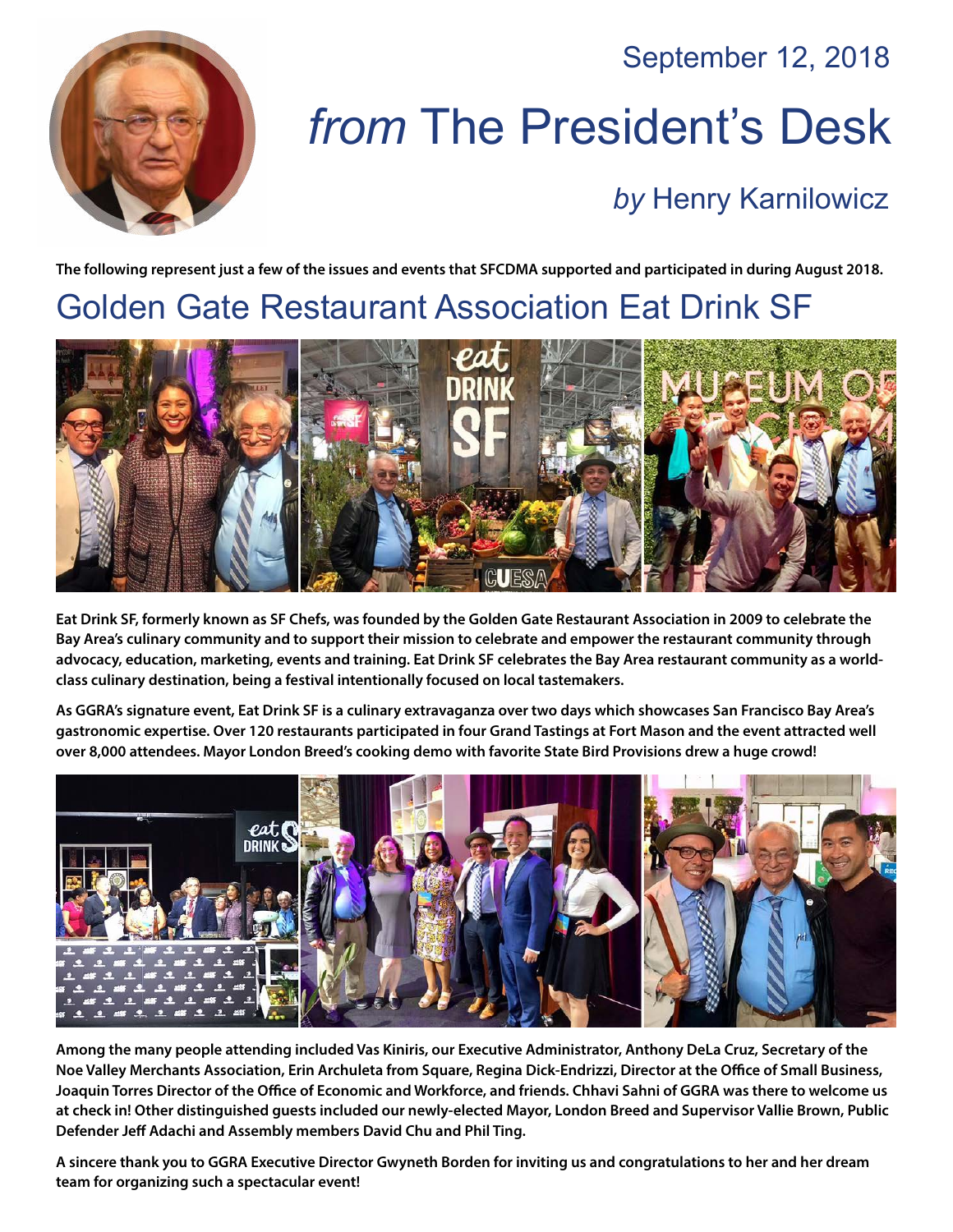## Inner Sunset Merchants Association Merchants Walk



**It was great to see our Mayor London Breed, who was joined by District 5 Supervisor Vallie Brown, Inner Sunset Merchants Association member Angela Petit-Taylor and a group of other merchants, on this Merchants Walk as they connected with local merchants. Also present were Office of Small Business Director Regina Dick Endrizzi and Office of Economic and Workforce Development Director Joaquin Torres. Mayor Breed spoke about ways to strengthen our economy and better understand the power of "local". Small businesses hire over 326,000 local residents and just a 1% increase in spending with local businesses will generate \$100 million to our local economy. Many thanks for the folks who hosted the Walk.**

#### Mission Merchants Association Mixer



**The mixer, hosted at the fabulous Amados entertainment venue on Valencia Street, was held to give MMA Members the opportunity to meet newly-elected District 8 Supervisor, Rafael Mandelman. Supervisor Mandelman gave a short speech and took the time to speak individually with attendees.**

**Amados has a bar and piano on the first floor and also space in the basement for live music. There were delicious hors d'oeuvres, a pianist tickling the ivories and a good crowd including Mission Merchants Association President Phil Lesser, board members Chris Collins, Jean Feilmoser, Roberto Hernandez, Tracey Sylvester and Debi Cohn, and Building Inspection Commission Commissioner Debra Walker.**

# Castro Merchants Mixer

**This mixer was hosted by Botellón SF, the destination for socializing, drinking and sharing delicious food at Market and Sanchez Streets. Botellón SF captures the culture and spirit known as "El Botellón"— informal street gatherings for drinking and socializing, which launched throughout communities in Spain decades ago.** 

**Castro Merchants President Daniel Bergerac, Executive Administrator Richard Magary and many Castro Merchants members were present, along with Keith Freedman of Host Well.** 

**The finger food was delicious and I enjoyed chatting with many of the folks who attended.**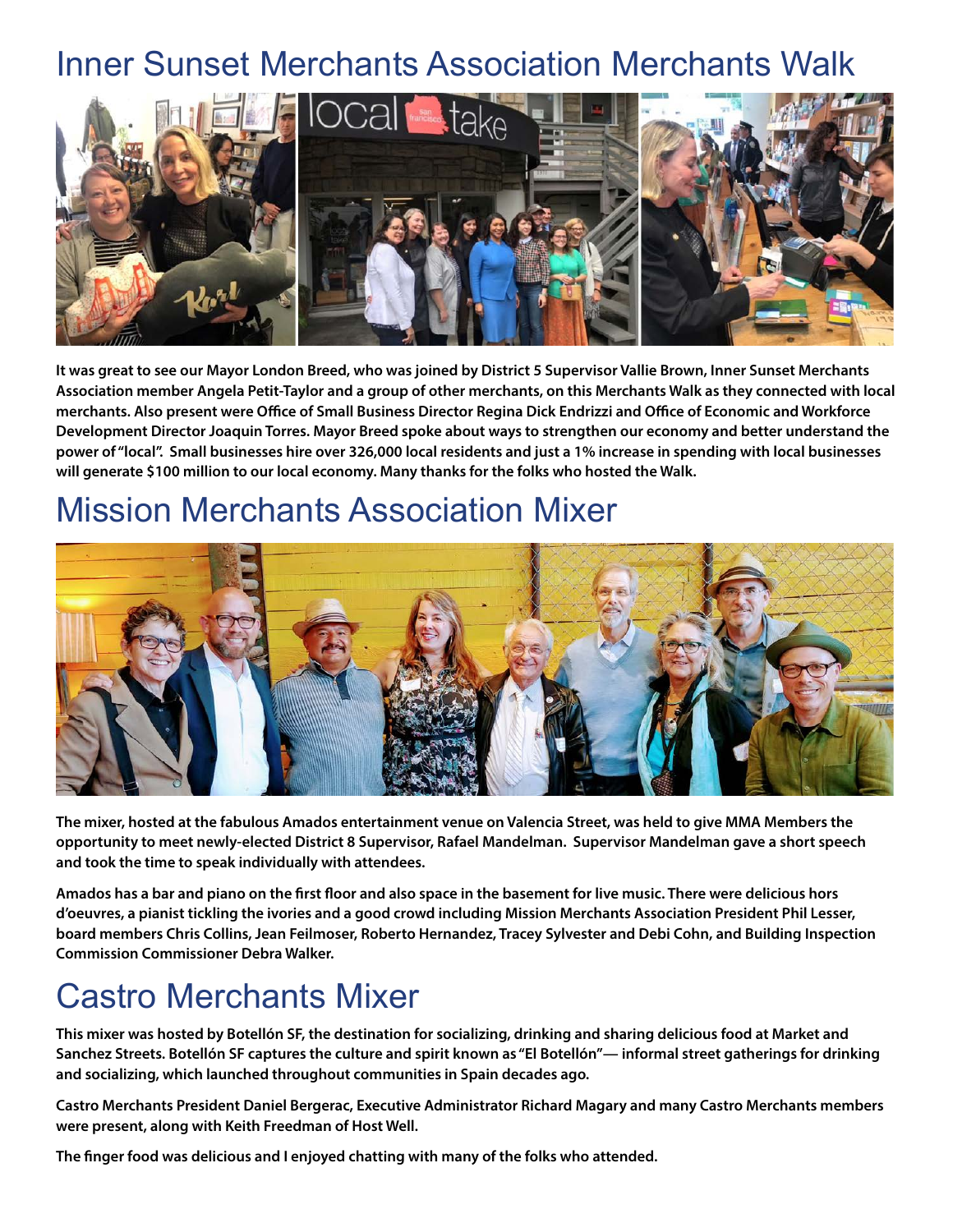

## POPS (People Of Parkside Sunset) Meeting



**Taraval Police Station was the venue for what turned out to be an excellent meeting with a full room. There was a full agenda, yet President Albert Chow ensured the meeting finished on time. Items included a presentation by three candidates for supervisor for District 4, a discussion about mini grants and Movie Nights at McCoppin Park.**

**There are eight candidates in the running for D4 supervisor, and of the eight the three at the meeting were Lou Ann Basson, Arthur Tom and Tuan Nguyen. Questions raised of the candidates included topics such as SFMTA and housing density. I was quite impressed by the three of them, but particularly by Arthur Tom who was instrumental some time back in raising over \$1,000.000 for rejuvenating the Sunset Playground, and who has many years experience in real estate and currently is the business and tax auditor for the Treasurer's Office.**

**The mini grants that POPS are seeking are for the installation of a mural at Taraval and 27th Avenue.**

#### **MOVIE NIGHTS AT MCCOPPIN PARK**

- **October 5 "Hidden Seeker". NASA to inspire interest in science.**
- **October 12 "Star Wars". Storm Troopers, R2D2 unit.**
- **October 19 "Wonder Woman". Actress to entertain.**
- **October 26 "Coco". Face painters.**

**There will be free popcorn, food and photo booth.**

# San Francisco City Wide Cleanup "Love Our City"

**Most every part of the city is in the process of beautifying their neighborhoods. For this event we gathered at Sergeant John Macaulay Park at Larkin and O'Farrell Streets. Mayor London Breed, District 6 Supervisor Jane Kim and DPW Director Mohammed Nuru energized the crowd, including representatives from DPW, SFFD and Recology and some 80 volunteers. They were then broken into teams and along with their equipment set off to sweep and clean our streets. The city has come under pressure to clean up with so many visitors and locals complaining about and avoiding many parts of our gem of a city which of course impacts our small businesses.**